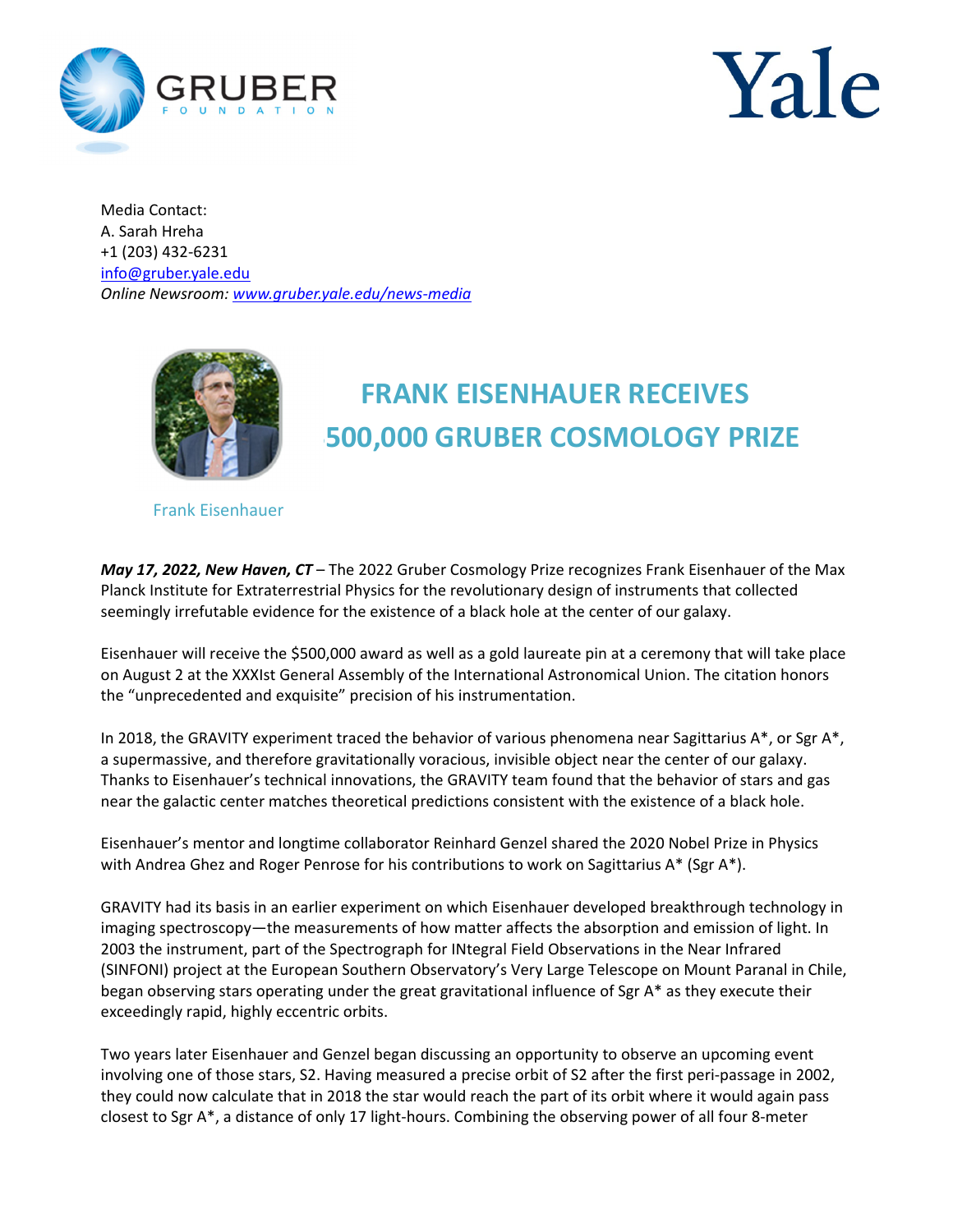telescopes at Paranal (through a process called interferometry) meant that the experiment could achieve the necessary thousandfold improvement in sensitivity over earlier interferometers necessary to resolve the resulting relativistic effects.

"This project was seen by some as technically impossible," wrote one nominator for this year's Gruber Cosmology Prize. Advocates for the project, however, argued that even if the experiment didn't reach its goals, any technological advances would have broader benefits. Eisenhauer's designs did indeed wind up revolutionizing several kinds of instrumentation, including imaging detectors, laser metrology, and dualbeam operations.

The GRAVITY collaboration completed the instrument with barely a year to spare, and the initial results, as one nominator wrote, "can only be described as astounding and ground-breaking for many fields of astrophysics."

Those results include:

• Precise measurements of Sgr A\*'s general relativistic influence on S2;

• Observations of gas orbiting close to the "last stable orbit"—the point before which it succumbs to the gravitational tug of Sgr A\* and disappears from sight forever.

Together this data provides enough evidence to satisfy the astronomical community that Sgr A\* is indeed a black hole.

Among GRAVITY's other significant contributions to astronomy are:

• A determination of the distance between the Sun and the galactic center at a level of precision ten times greater than previous measurements (a calibration that other astronomers will use as a reliable first step in tracing the evolution of the universe on the largest scales)

• A test of Einstein's general relativity using supermassive black holes at the highest level of precision to date.

As GRAVITY's advocates hoped, Eisenhauer's innovations in technology—the ones for which he is receiving the 2022 Gruber Prize in Cosmology—have changed astronomy beyond just the study of Sgr A\*. Other astrophysicists have already begun using SINFONI and GRAVITY instrumentation to study distant starforming galaxies, black holes at the centers of nearby galaxies, and planets orbiting stars within our own galaxy.

## **Additional Information**

In addition to the cash award, the recipient will receive a gold laureate pin and a citation that reads:

*The Gruber Foundation is pleased to present the 2022 Cosmology Prize to Frank Eisenhauer for his innovative design and construction of the GRAVITY instrument, a near-infrared interferometric beam combiner for the ESO Very Large Telescope Interferometer in Chile.*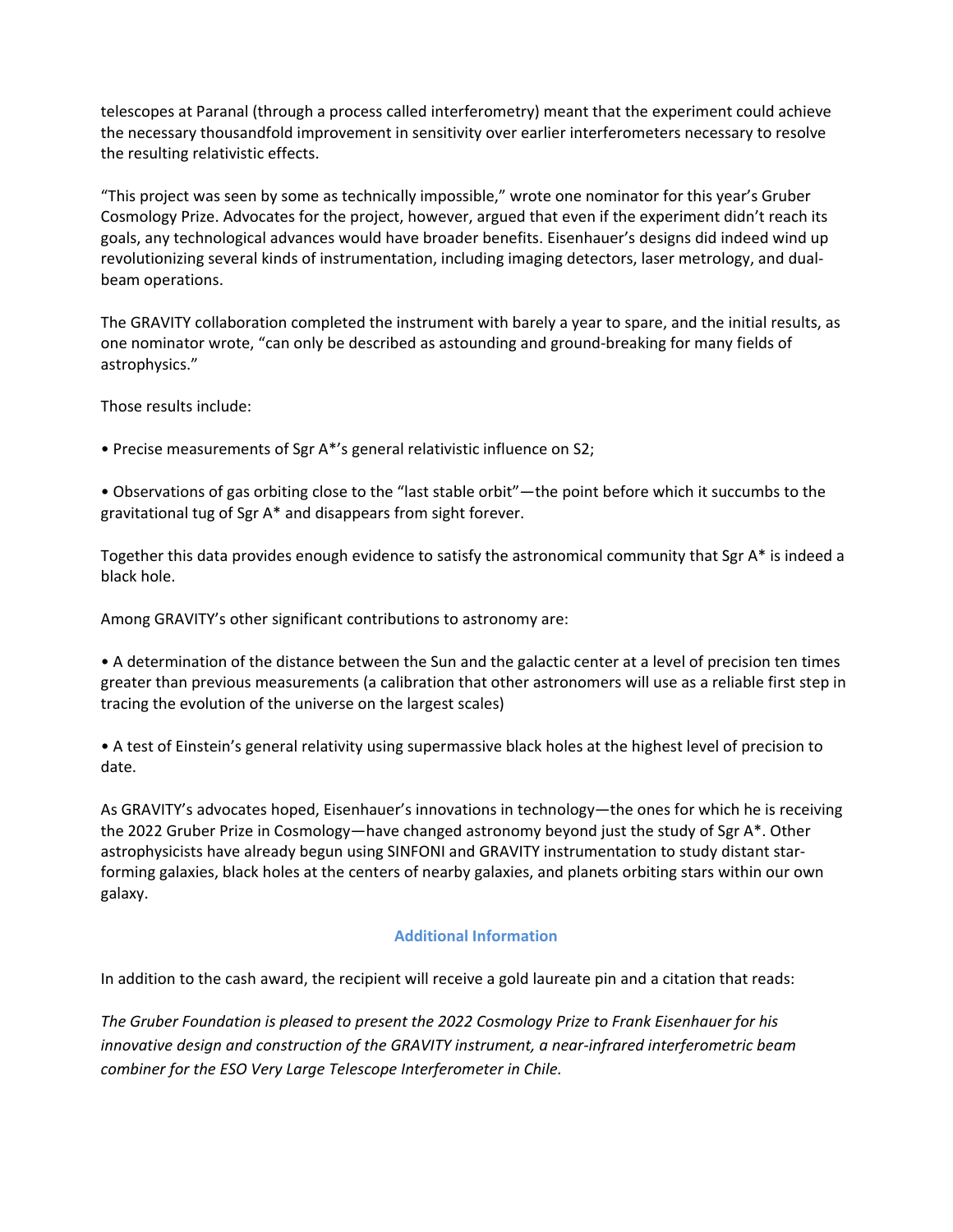*GRAVITY has opened up near-infrared interferometry to help us understand a wide range of astrophysical and cosmologically important phenomena, including black holes, and exoplanets.* 

*Eisenhauer also led the construction of the SPIFFI/SINFONI, the first adaptive optics integral field spectrometer on an 8m class optical telescope. These instruments enabled the detection of general relativity effects close to a black hole by defining the orbit of the star S2 around the Galactic Center Massive Black Hole SgrA\* with unprecedented and exquisite angular resolution.* 

**\* \* \***

The Cosmology Prize honors a leading cosmologist, astronomer, astrophysicist or scientific philosopher for theoretical, analytical, conceptual or observational discoveries leading to fundamental advances in our understanding of the universe.

Laureates of the Gruber Cosmology Prize:

- **2021 Marc Kamionkowski, Uroš Seljak, and Matias Zaldarriaga,** for contributions to methods essential for studying the early universe
- **2020**: **Lars Hernquist** and **Volker Springel,** for computer simulations that revolutionized the study of processes behind the structure of the cosmos
- **2019: Nicholas Kaiser** and **Joseph Silk,** revolutionized cosmology with contributions to two of its vital components: dark matter and relic radiation from the Big Bang
- **2018: The Planck Team, Jean‐Loup Puget** and **Nazzareno Mandolesi,** for measuring the universe's contents and the geometry and test inflation with unparalleled precision
- **2017: Sandra M. Faber,** for a body of work that has helped establish many of the foundational principles underlying the modern understanding of the universe on the largest scales
- **2016: Rainer Weiss, Kip Thorne, Ronald Drever,** and the entire **LIGO team,** for a first detection of gravitational waves that emanated from the collision of two black holes
- **2015: John Carlstrom, Jeremiah Ostriker,** and **Lyman Page**, for their individual and collective contributions to the study of the universe on the largest scales
- **2014: Jaan Einasto, Kenneth Freeman, Brent Tully** and **Sidney van den Bergh,** for pioneering contributions to the understanding of the structure and composition of the nearby Universe
- **2013: Viatcheslav Mukhanov** and **Alexei Starobinsky,** for contributions to inflationary cosmology and the theory of inflationary perturbations of the metric, which changed our views on the origin of our universe and on the mechanism of formation of its structure
- **2012: Charles Bennett** and the **WMAP Team,** for their exquisite measurements of anisotropies in the relic radiation from the Big Bang---the Cosmic Microwave Background
- **2011: Marc Davis, George Efstathiou, Carlos Frenk**, **Simon White,** pioneering use of numerical simulations to model and interpret the large-scale distribution of matter in the Universe
- **2010: Charles Steidel,** for his groundbreaking studies of the distant Universe
- **2009: Wendy Freedman, Robert Kennicutt** and **Jeremy Mould,** for the definitive measurement of the rate of expansion of the universe, Hubble's Constant
- **2008: J. Richard Bond,** for his pioneering contributions to our understanding of the development of structures in the universe
- **2007: Saul Perlmutter** and **Brian Schmidt** and their teams: the **Supernova Cosmology Project** and the **High‐z Supernova Search Team,** for independently discovering that the expansion of the universe is accelerating